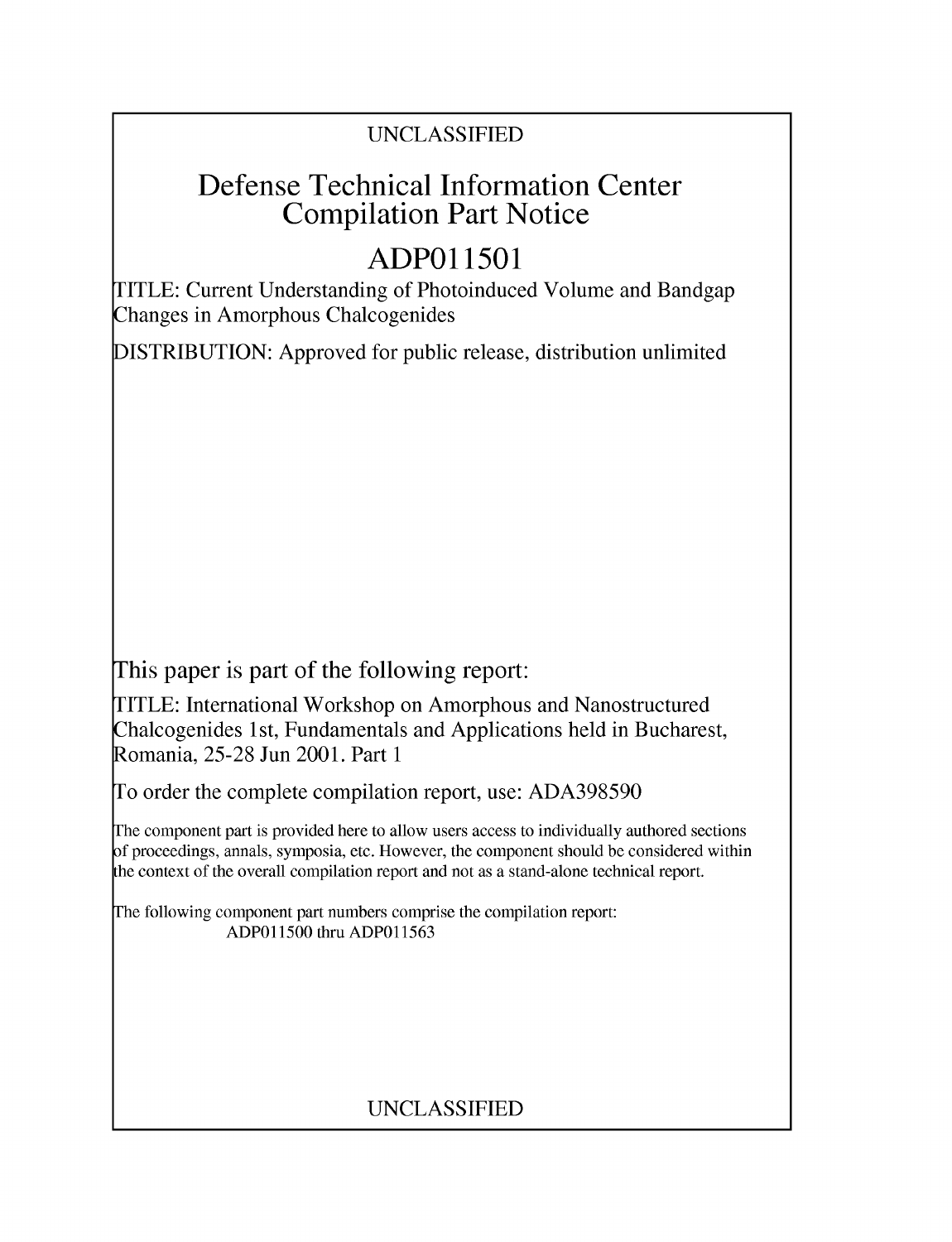# CURRENT **UNDERSTANDING** OF **PHOTOINDUCED VOLUME AND BANDGAP CHANGES IN** AMORPHOUS **CHALCOGENIDES**

K. Shimakawa, **A.** Ganjoo

Department of Electrical and Electronic Engineering, Gifu University, Gifu 501-1193, Japan

The terms "photodarkening (PD)" and "photostructural changes (PSC)" have been used equivalently in the study of photoinduced changes in amorphous chalcogenides. A recent observation, e.g. the rate of PVC is higher than that of PD under bandgap illumination, demonstrates that there is no one-to-one correlation between the two phenomena. Furthermore, recent results on the dynamics of PSC (in-situ measurements) have shed new light on our understanding of D and PVC and the current understanding should be modified. A review is given on these topics through the recently obtained interesting results on the reversible PD and PVC for As-based chalcogenides. We pay attention in particular to the time evolution of these changes *(in situ* measurements etc).

(Received May 29; 2001; accepted June 11, 2001)

*Keywords:* Amorphous chalcogenides, Photostructural change, Bandgap

### 1. Introduction

Photostructural change (PSC) and the related photodarkening (PD) are phenomena unique to glassy or amorphous chalcogenides and are not observed in amorphous group IV and V semiconductors (a-Si, a-As etc.), or in crystalline chalcogenides [1-5]. It is noted also that the PD disappears in some metal-doped chalcogenide glasses (e.g. by doping with Cu, Mn etc.) [6,7]. For a long time, PD was believed to be the result of PSC and hence one believed that there is one-to-one correlation between PD and PSC. An element of uncertainty has existed in the literature in establishing a relation between PD and volume expansion (VE). Recent experimental results by Ke.Tanaka [8] indicated that the rate of VE is greater than that of PD for bandgap illumination. Under subgap illumination, however, VE increases more gradually than PD. This seems to indicate that no direct correspondence exists between PD and VE. These results, however, were obtained for metastable PD and PVC, the mechanisms during illumination (dynamics) are still unclear.

It is believed that a change in the interaction of chalcogen lone-pair (LP) electrons is responsible for PD. The increase in LP-LP interactions yields a broadening of the valence band, causing a reduction in the bandgap (PD). The models, which have been put forward in support of the above mechanism, can be placed into the following categories: 1) a change in the atomic (chalcogen) positions [2], 2) bond breaking and/or alternations between the atoms [5, 9, 10], and 3) repulsion and slip motion of structural layers (RS model) [11]. Any model should be able to explain the observed behaviors of PD and PSC (VE for As-based chalcogenides). The study of PD and PSC has therefore received renewed interest, and new attempts, e.g. through an in-situ measument of PD or PSC etc., have been made to understand these changes [10, 12, 13]. In the present article, we try to review the recently obtained interesting results on the reversible PD and VE for As-based chalcogenides. We pay attention in particular to the time evolution of these changes *(in situ* measurements etc.), which is useful in understanding deeply the dynamics of PD and VE.

## 2. Principal experimental data

As we expect that most of readers engaged in amorphous chalcogenides know what PD is, only the principal results for these reversible changes are summarized here (for the readers who are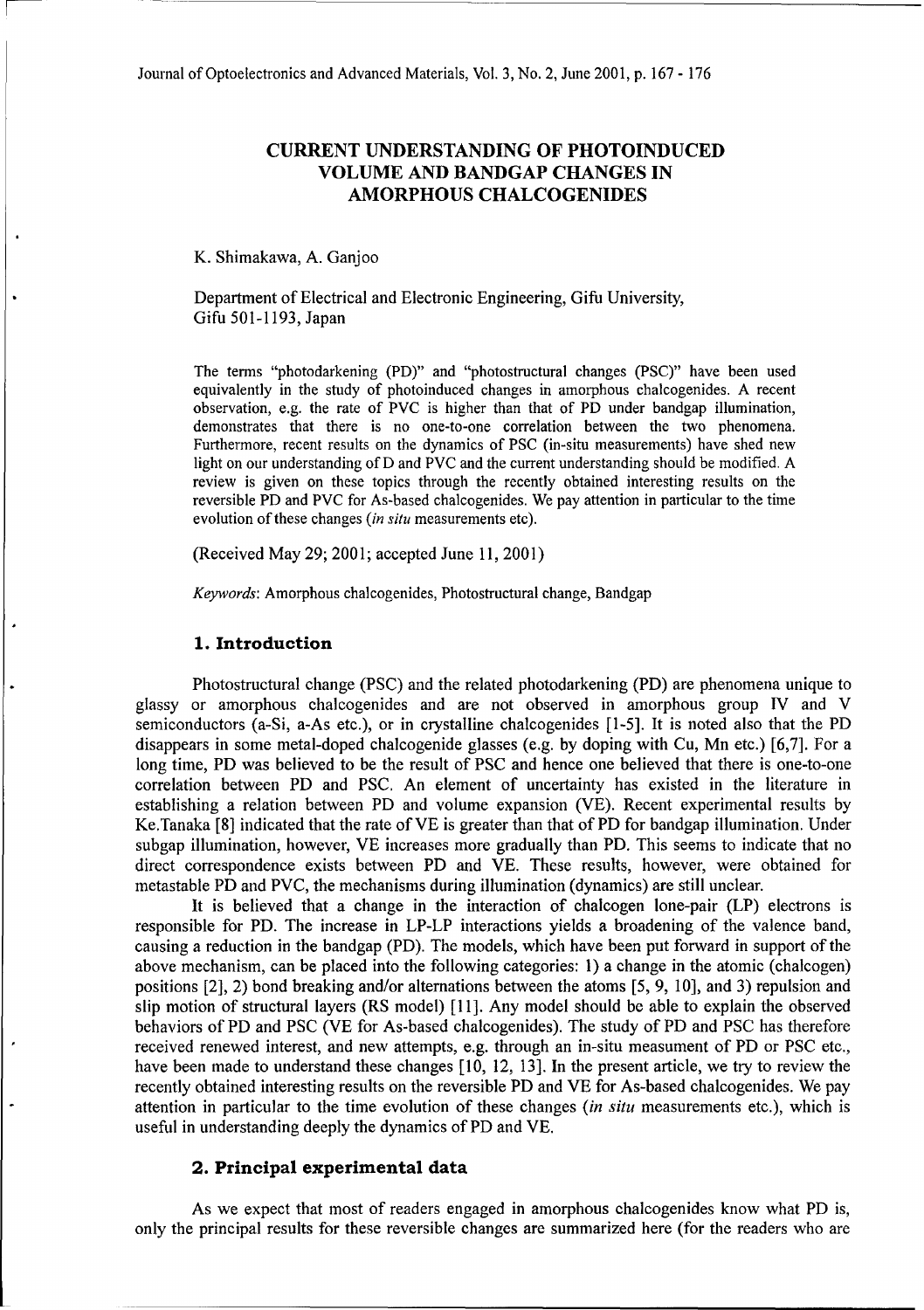also interested in the historical background of PD, see the review papers [1-5]): 1) a decrease in the optical gap, e.g.  $\Delta E_g/E_g \approx -2$  % in As<sub>2</sub>S<sub>3</sub> (PD); 2) a volume expansion (VE), e.g.  $\Delta V/V \approx 0.5$  % for  $As_2S_3$ ; 3) a change in the first sharp diffraction peak (FSDP) in X-ray measurements for As<sub>2</sub>S<sub>3</sub>. All these changes can be reversed by annealing near the glass transition temperature.

First, we start from the metastable changes in PD and VE. Recent systematic experimental data of PD and VE for amorphous chalcogenides are informative and one of examples for the obliquely deposited a-As<sub>2</sub>Se<sub>3</sub> is shown in Fig. 1. It is found that giant reversible changes are induced in obliquely deposited films [14]. The relative change  $\Delta d/d$  in thickness and relative change  $\Delta E_{g}/E_{g}$  in optical bandgap are shown for various treatments: A, as deposited; B after pre-illumination annealing; C, after illumination; D, after post-illumination annealing. The full circle represents the thickness estimated by mechanical measurement [14]. The film thickness decreases (thermal contraction) and the bandgap increases (thermal bleaching) by annealing. On illumination, the thickness increases (VE) and the bandgap decreases (PD). Post-illumination annealing decreases the thickness and increases the bandgap. The above observations seem to indicate that there exist some correlation between PD and PVC.



Fig. 1. Variation in relative changes in thickness d and optical bandgap  $E_g$  of a-As<sub>2</sub>Se<sub>3</sub> (after [14]). Measurement conditions are described in the text.

It was believed for a long time that PD and VE were two different sides of the same phenomenon and hence one-to-one correlation should exist between PD and VE. Recently, however, Ke.Tanaka [8] has experimentally shown that the time constants of the PD and the VE in  $As_2S_3$  are different. That is, the VE saturates earlier than the PD for bandgap illumination as shown in Fig.2 (a). In contrast, under subgap illumination PD saturates earlier than the VE as shown in Fig. 2(b). These experimental observations, on the other hand, suggest that these two phenomena (PD and VE) are not directly related to each other.

The composition dependence of PD in the As-Se system is of interest and this is shown in Fig. 3 which is plotted from the Table in ref. [15]. The magnitude of PD increases linearly with the As-content in this composition region. From this result, we expect that arsenic atoms may play an important role in inducing PD. Note, however, that PD is not found in pure amorphous arsenic (a-As) [16], whereas PD occurs in pure Se [2]. The fact that PD disappears in metal-doped chalcogenides is of interest, where it is reported that by the incorporation of Cu, Ag, Zn [6], and of Mn and rare earths [7], PD vanishes.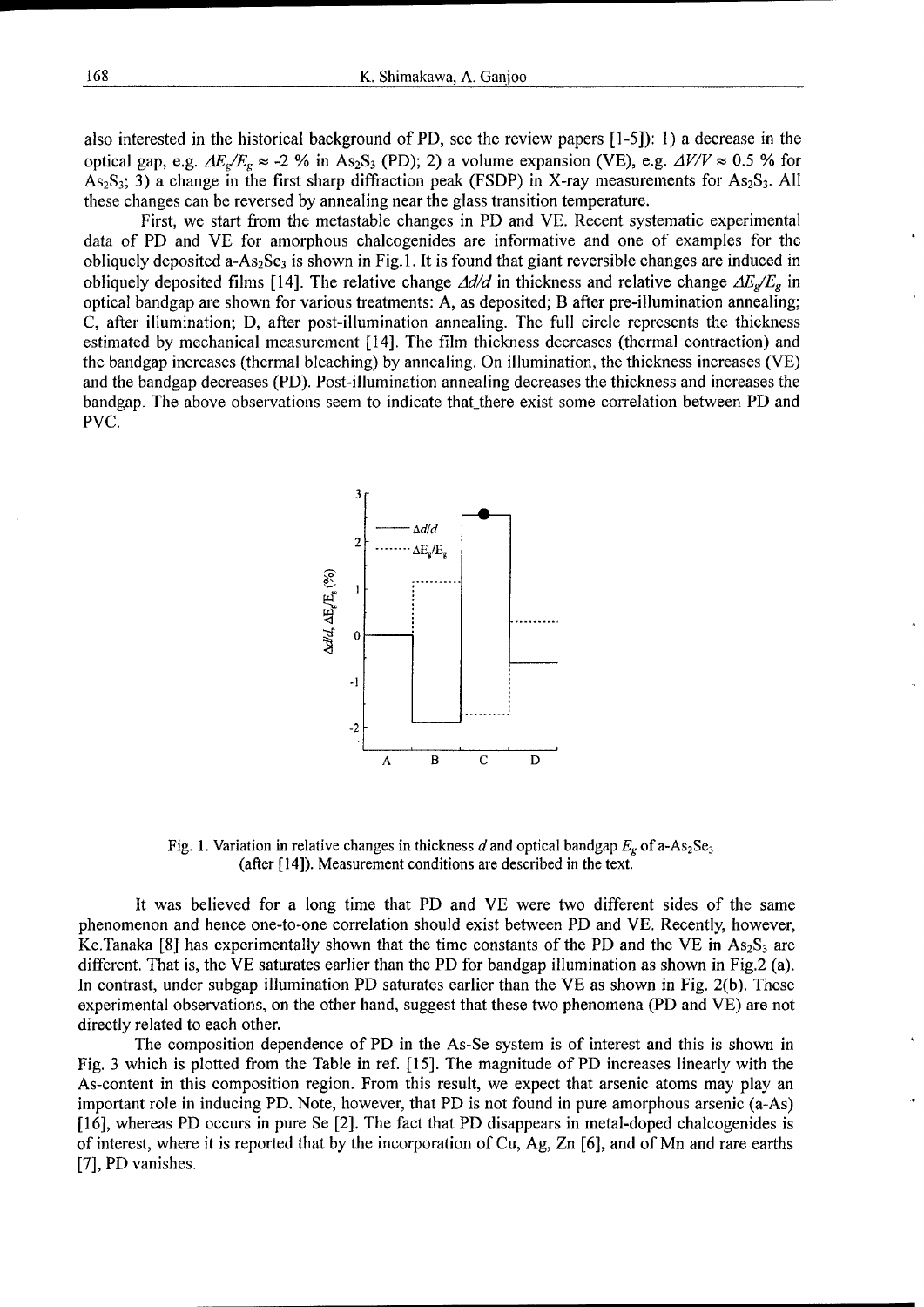

Fig. 2. Photoexpansion  $\Delta L$  and photodarkening  $\Delta E$  as a function of exposure time in a-As<sub>2</sub>S<sub>3</sub> for (a) bandgap and (b) subgap illumination (after [8]).



Fig. 3. The dependence of As-content on the magnitude of photodarkening  $\Delta E_{g}$ in As-Se system.

Most of the above measurements on PD have been made after, rather than during, illumination and the various conclusions have been drawn for metastable PD. To clear the dynamics of PD during illumination, the time evolution of changes in the optical absorption coefficient with illumination has been studied for  $As_2S_3$  in detail *(in situ* measurement) [13]. The variation of the changes in absorption coefficient ( $\Delta \alpha$ ) with the number of absorbed photons ( $n_p$ ), at different temperatures, is shown in Fig.4. Note that  $\Delta \alpha$  is calculated as  $\Delta \alpha = (-1/d) \ln(\Delta T)$ , where d is the film thickness and  $\Delta T$  the change in optical transmission which is defined here as  $\Delta T=T/T_0$  ( $T_0$  is the transmission when the illumination is put on and T is the transmission at any time  $t$ ). The details of experimental conditions are described in the figure caption. Initially,  $\Delta \alpha$  increases slowly with  $n_p$ , followed by a large increase and then almost saturation. The magnitude of the changes decreases with increasing temperature with  $\Delta \alpha$  being a maximum at 50 K (in spite of a slow initial variation with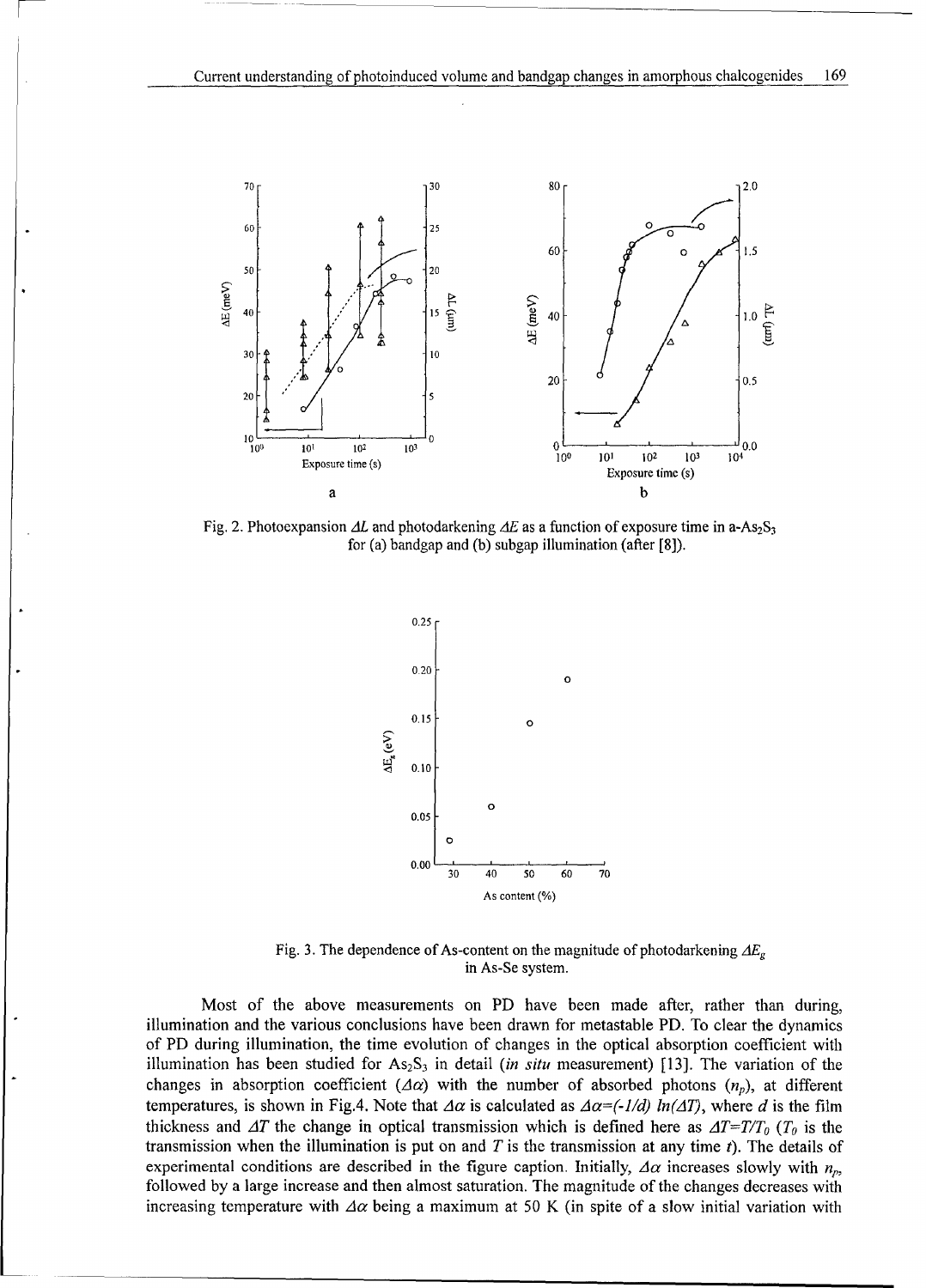time or  $n_p$ ) and smallest at 300 K. At 50 and 100 K, the changes are very slow to start with and increase rapidly as  $n_p$  increases, while at 200 and 300 K, there is a more continuous growth of  $\Delta \alpha$ . The slow initialization at low temperatures is attributed to a smaller number of absorbed photons, as the initial absorption coefficient is small at lower temperatures ( $\alpha_0$ =150 cm<sup>-1</sup> at 50 K). With increasing time of illumination, the number of absorbed photons rises owing to an increase in the absorption coefficient resulting in a large PD at low temperatures. Taking into account the initial absorption coefficient  $\alpha_0$ , Fig.4 is replotted as Fig.5, where the variation of the total absorption coefficient  $(\alpha = \alpha_0)$  $+$   $\Delta \alpha$ ) with total absorbed photons  $(n_n)$ . The solid lines are the fitting to a model, which will be discussed in section 3.



Fig. 4. *In situ variation of changes in absorption coefficient*  $\Delta \alpha$  as a function of absorbed photons  $n_p$  at various temperatures.  $\times$ ,  $\Delta$ ,  $\square$ , and O show the changes at 50, 100, 200, and 300 K, respectively. Illumination is by Ar<sup>+</sup> laser (20mW/cm<sup>2</sup>) (after [13]).



Fig. 5. Variation of absorption coefficient ( $\alpha = \alpha_0 + \Delta \alpha$ ) as a function of number of absorbed photons *n,,* at various temperatures. Description of symbols is the same as in Fig.4. Solid line is the fitting obtained using Eq. $(3)$  in the text (after [13]).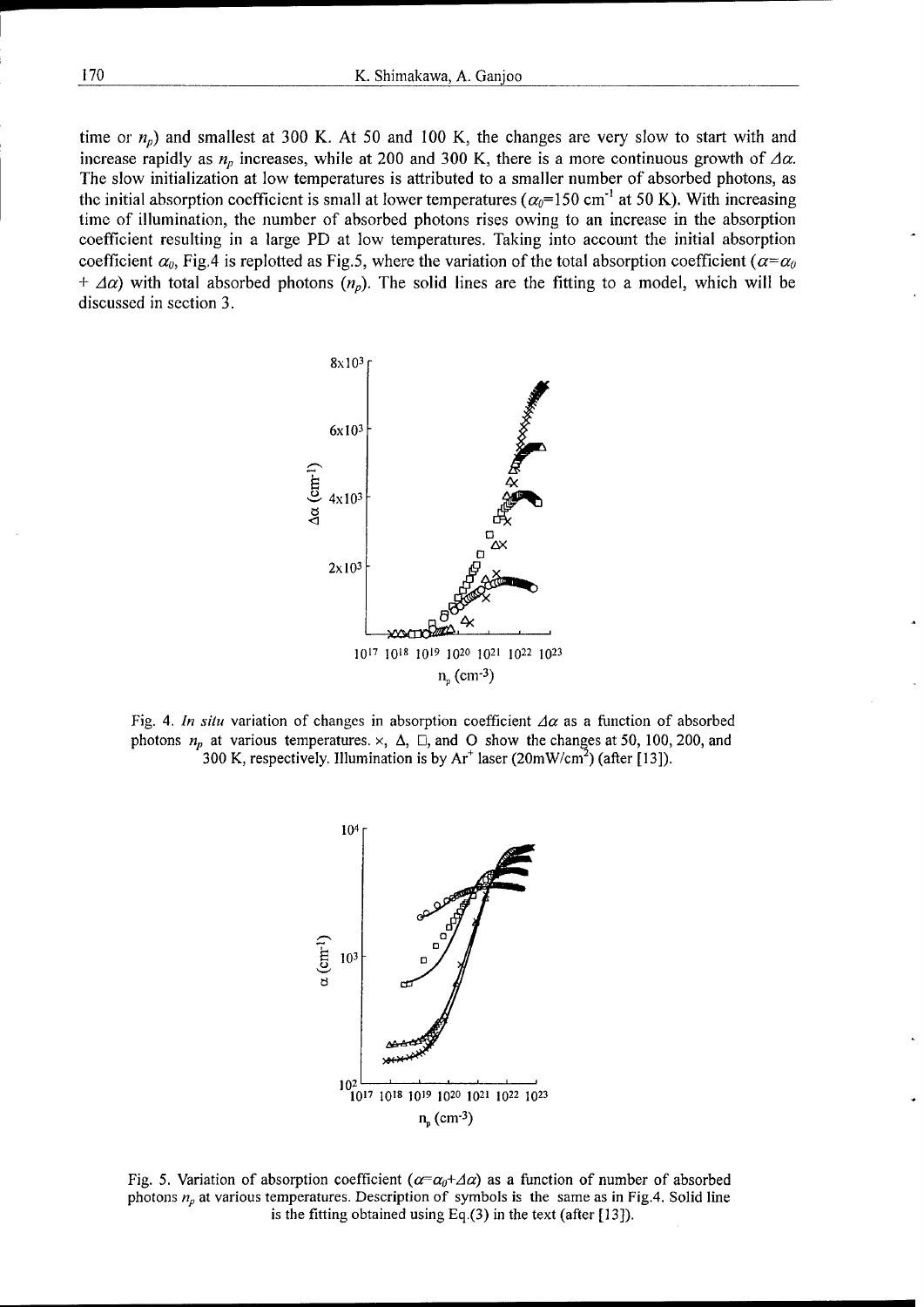*In situ* measurements of photoexpansion have also been made for  $As_2S_3$  [12]. Fig. 6 shows the relative changes of thickness,  $\Delta d/d$ , with time during and after illumination. As soon as the light (mercury lamp) is switched on, the thickness increases rather rapidly, reaches a maximum after approximately 30 s, and then decreases slowly with time. This decrease continues during the rest of the illumination. This behavior of decrease in thickness change *during* illumination is similar to that of the degradation of photocurrent [4, 17] in amorphous chalcogenides. By turning off the illumination, the thickness decreases slightly. With the passage of time it decays slowly, due to relaxation of the structure, and reaches a metastable state which can be observed as usual VE [2], i.e. VE observed after illumination. This decay behavior of VE after the illumination is switched off is found to be very similar to that of the decay of photocurrent [12].

To understand the behavior of the initial rapid increase of thickness in more detail, the changes of thickness with time for short time illumination (before showing the maximum change in Fig. 6) have been studied. The light was put on and off for 5 and 10 s, respectively. The results for the relative changes in thickness are shown in Fig. 7. The thickness decreases rapidly as it is switched off, but does not return to the original value. This indicates that the total increase of VE is a combination of transient and metastable VE, the latter remaining as the observed VE *after* switching off the illumination. This behavior shows that the metastable VE occurs even for short time illumination, and accumulates with successive illuminations. It is suggested that the observed VE is purely due to photoelectronic effects and not due to thermal effects [12]. Note, however, that the in situ measurements of PVC have been done by white light and thus the change in PVC was not given as a function of  $n_p$ . The correlation between the rate of PVC and PD during illumination has not been established, and hence difficult to comment upon.





Fig. 6. Relative changes in thickness  $\Delta d/d$  Fig. 7. Relative changes in thickness  $\Delta d/d$ 

with time for  $a-As_2S_3$  (after [12]). with time for short duration of illumination for  $a-As_2S_3$ . Light ON and OFF states is 5 and 10 s, respectively (after [12]).

### **3.** Discussion

As already stated, a change in the interaction of chalcogen lone-pair (LP) electrons should be responsible for PD to occur. Any model, classified into three categories (see Introduction), should basically explain the observed behaviors, microscopically and macroscopically.

To understand an elemental process of PD, pure a-Se (not compounds) should be taken into consideration. An important step in the understanding of the mechanism of the photostructural changes was the suggestion that changes in positions of atoms (bond-twisting of Se or **S)** without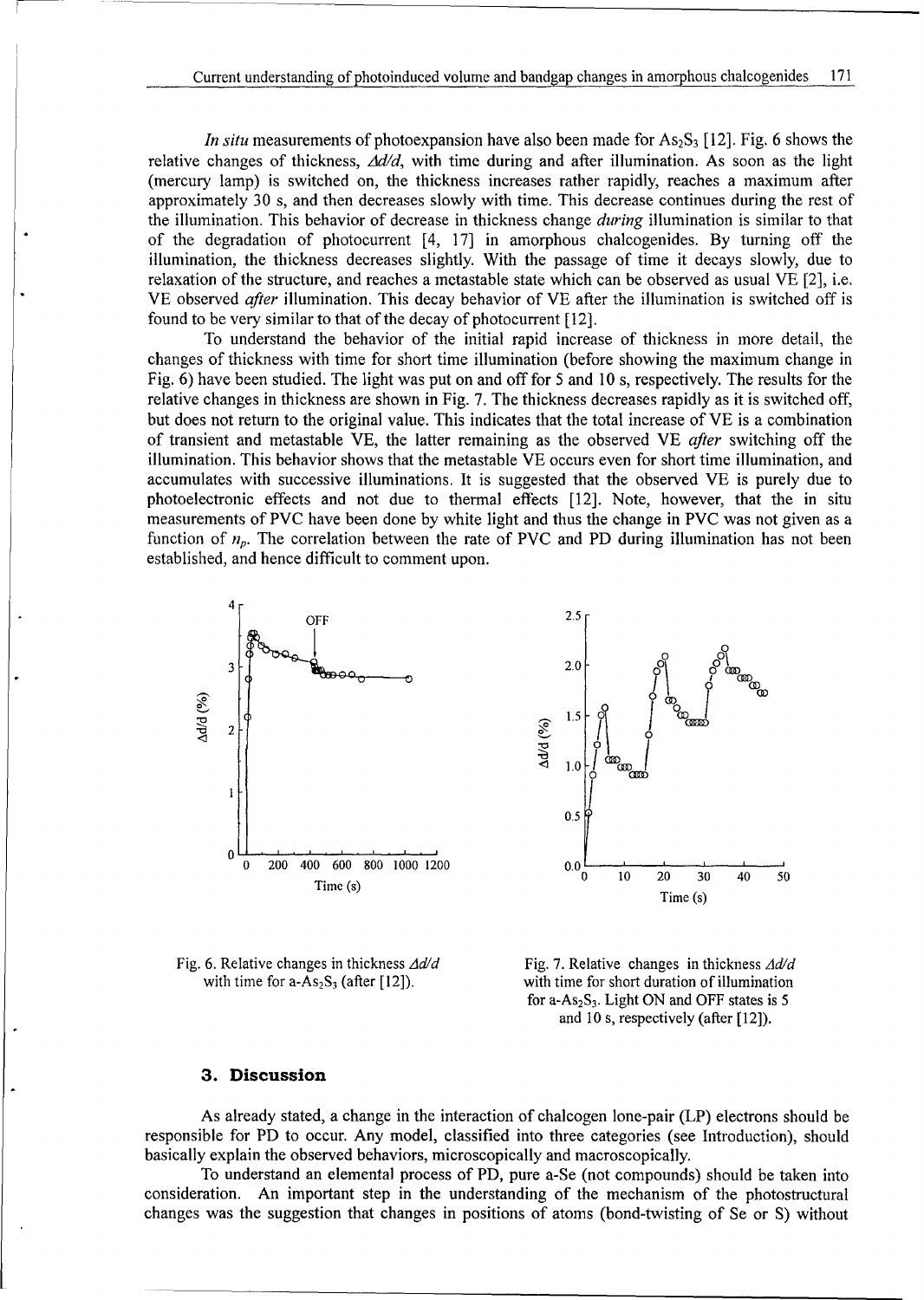bond breaking can be possible, as illustrated in Fig. 8 (a) [2]. In this figure, A and A' are alternative sites for a-Se atom within the chain. B depicts a Se atom belonging to a neighboring chain. A photon should be absorbed by a particular LP orbital (atom A), which thus becomes *positively* charged. This particular positively charged atom moves closer to another nearest-neighbor chalcogen atom by bond twisting, which can be induced by an attractive Coulomb interaction between the two atoms. A stronger LP-LP interaction can yield a broadening of the VB, and thus resulting in PD. Recently, this original bond-twisting model has been slightly modified as follows [18]: As electrons are more localized than holes in nature, *negatively* ionized chalcogen atoms by trapping photoexcited electrons are responsible for VE (and PD) through some unspecified processes. The similar spectral dependence between the photoconductivity and VE may indicate the importance of free-carrier generation (not excitonic or geminate pair generation). This may suggest that optical excitation of electron and hole itself is not responsible for structural changes. This point will be discussed latter again in the model of repulsive and slip motion.



Fig. 8. (a) Bond-twisting model (after [2]) and (b) bond-breaking model (after [10]) which are applied to a-Se.

To get information about the excited states of photostructural changes under illumination, in situ measurements of EXAFS have been performed for a-Se [5, 10]. A reversible increase in the coordination number by about 5 % in the excited state is observed. Associated with the change in coordination, the disorder (mean-square relative displacement) also increases under illumination. After illumination, the local change of coordination disappears whereas the light-induced structural disorder remains [10]. Thus the change in coordination number is *transient* phenomenon (not metastable change), which has been observed in VE (see Fig. **7).** The observed increase in the coordination number suggests the formation of 3-fold coordination of Se. If an excited Se atom finds itself close to another Se atom belonging to a nearest-neighbor chain, its unpaired electron in the former LP orbital may interact with LP electrons of the neighboring chain, creating an inter-chain bond. A pair of 3-fold neutral sites  $Se_3^0-Se_3^0$  will be formed as shown in Fig. 8 (b) [10]. The formation of inter-chain bonds may induce a local distortion, resulting in an increase in the mean-square relative displacement of the EXAFS spectrum. The formation of triply coordinated pairs in the photoexcited state (during illumination) is also supported by the Raman scattering data [5, 19]. This bond alternation model is somewhat similar to the model proposed by Elliott [9]: Excitation of an electron into the conduction band (anti-bonding state) changes the balance between the attractive and repulsive interactions in the system. This results in a change of intermolecular bonds (covalent bonds) and weaker intramolecular bonds, inducing PD and VE for compounds materials (i.e.  $As_2S_3$  etc.).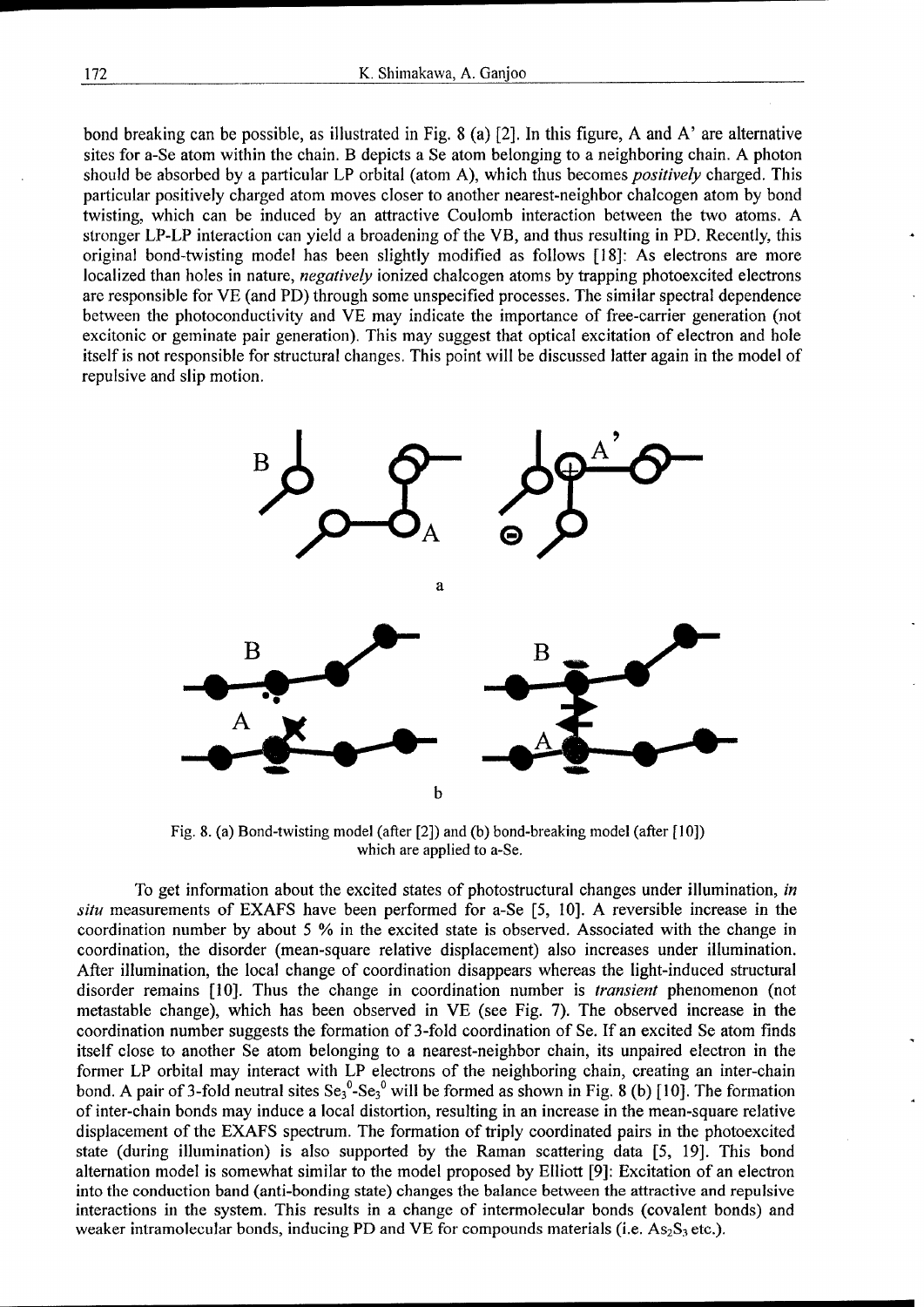

Fig. 9. The repulsion and slip motion of layered cluster model (after  $[11]$ ). The arrows E and S indicate the expansion (due to repulsion) and the slip motions, respectively. The difference in local enviroments (and hence LP interactions) between chalcogen atoms is indicated by the broken lines.

The microscopic models proposed for elemental  $S$   $\mathcal{L}$  for elemental  $S$   $\mathcal{L}$ The microscopic models proposed for elemental Se  $[2, 5, 10, 18]$ , however cannot account the occurrence of VE (see Fig. 8). For example, a distortion around 3-fold coordination pair itself suggests "contraction" around the network. Probably, overall network changes, which are initiated by bond-twisting or bond alternation, should be taken into consideration in VE [20]. Some other shortcoming for these models can be difficulty of unification, i.e. how to explain the PD in compound materials? Answer to the above questions should be required in particular for the case of compound chalcogenides.  $B_0$  these basic models consider only particular atoms which are excited by  $B_0$  are excited by  $B_1$ 

Both these basic models consider only *particular atoms* which are excited by photoirradiation. It is difficult to understand, however, that how and why particular atoms can be excited in a solid. The top of the VB is formed by LP bands, and hence there is no reason why particular atoms should be excited selectively. In fact, the bandgap illumination is known to be more effective in inducing PD (localized states are not selectively excited). It is therefore suggested that the "mesoscopic or macroscopic" interaction is dominant for both PD and VE to occur, because LP electrons have equal probabilities of being excited. Therefore, electrons or holes in the extended states (or band-tail states) can be regarded as being responsible for PD or VE, but not individual atoms [11].

Now, let us briefly review the model of repulsion and slip motion of structural layers (RS model) [11]. As a typical example, PD and VE for  $a$ -As<sub>2</sub>Se(S)<sub>3</sub> which is known to have basically layered structures, should be discussed. During illumination, the photocreated electrons should reside mostly in the CB tails, while the photocreated holes diffuse away to the unilluminated region through VB and VB tails, since the mobility of electrons is much lower than that of holes in amorphous chalcogenides. Thus the layers which absorb photons become negatively charged, giving rise to a repulsive Coulomb interaction between layers which produces a weakening of the van der Waals forces, and hence the interlayer distance increases (VE).

This process is indicated by the arrow E (process  $E$ ) in Fig. 9. The experimentally observed widening of the valence angle subtended at sulphur atoms within a layer and hence subsequent increase in the distance between two arsenic atoms bridged by a chalcogen atom on illumination [21] can be explained by the repulsive force involved in the process E (dashed arrow); the reaction of repulsive force between layers acts as a compressive force for each layer. Note, however, that the third coordination sphere (As-S-As-S) remains unchanged, which suggests that the dihedral angle between the two adjacent  $\text{Ass}_3$  pyramids changes simultaneously with the increase in the valence angle at the bridging chalcogen atom. It is expected, however, that no change in the LP-LP interaction occurs in this process and hence the PD is not induced at this stage. A slip motion along the layers should also take place with the occurrence of the E process between neighboring clusters. This slip motion is shown by the arrow S (process S). As the energy required for a slip motion along layers is expected to be greater than that for expansion normal to layers, the rate of S may be lower than process E. This can be supported by the fact that cleaving is very easy for layered materials, for example graphite.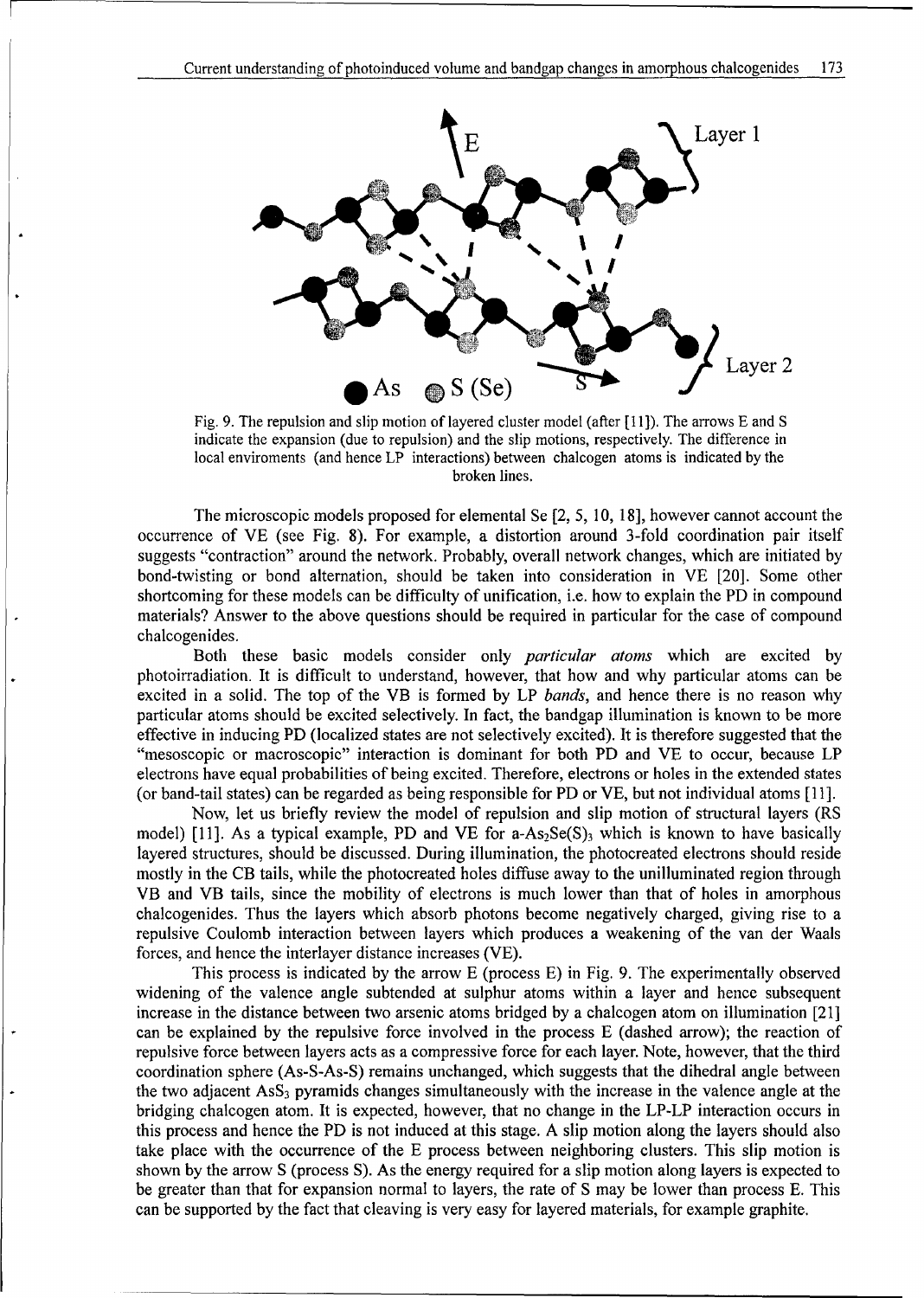

Fig. 10. Configurational-coordinate potential-energy diagram illustrating schematically the relative energies of the ground-state  $(X)$  and the photo-excited state  $(Y)$ .

Both the process E and S occur owing to the same repulsion force between the layers, but only process S is expected to be directly related to PD. Refer to corresponding crystalline form, as shown in Fig. 9, Sulphur atom B is more closely surrounded by sulphur atoms from the neighboring layer, while sulphur atom  $\Lambda$  has a different configuration. If the neighboring layer slips away from the equilibrium position, an increase in the energy of the highest occupied states (VB) is expected owing to an increase in the total LP-LP interactions. This leads to a widening of the VB, but the CB remains almost unchanged [22], resulting in PD. The total free energy of the system in well annealed samples should be minimized and hence the atomic or molecular configurations can be taken to be at the minimum LP-LP interactions. Thus quasistable states (higher energy states) can be induced by illumination, owing to both **E** and S processes. The potential energy stored in a layer (the disc-shaped layers of radius of **I** nm placed at a separation of 0.5 nm for a simple assumption) during illumination conditions is estimated to be 6-60 meV [11]. This repulsive energy can induce VE by reducing the attractive van der Waals energy which is estimated to be about 750 meV for each layer [23]. The energy introduced into the layers is about 1-10 % of the van der Waals energy, which seems to be reasonable for inducing VE about 0.5 %.

The above models deal mainly with the metastable PD and let us now consider the mechanism to understand the dynamics of changes during illumination. The dynamics of PD and VE can be described well in terms of configurational-coordinate (CC) diagram for all three models mentioned above, since a quasi-thermal equiliblium between the ground and photoinduced states can be established. A double-well potential with a barrier separating these states (i.e. two-level systems) can be simply assumed. A CC configuration as shown in Fig. 10 is used to study the time evolution of changes in PD for the repulsion and slip motion model. To explain the behavior of the variation of the total absorption coefficient  $(a=\alpha_0 + a\beta_0)$  $\Delta \alpha$ ) with total absorbed photons  $(n_p)$ , we consider the films to contain clusters that act as potential sites for PD. On illumination, these clusters undergo *photon-assisted site switching* (PASS) forming photodarkened sites (PDS), which are associated with higher energy (Y) than the original state (X).

Let us consider that, before illumination, there exist  $N_T$  clusters in the ground state. "Clusters" may be considered as equivalent to the "layers" in the RS model. The rate of the growth of the number  $(N)$ of the PDS with the number of absorbed photons  $(n_p)$  can be expressed as

$$
\frac{dN}{dn_p} = k_p \left( N_T - N \right) - k_r N \,, \tag{1}
$$

where  $k_p$  is the promotion rate and  $k_r$  the recovery rate. Assuming a time-dispersive reaction for the PASS, the forward and backward reactions can be expressed as  $k_p = An_p^{p-1}$  and  $k_r = Bn_p^{p-1}$ , respectively, where *A* and *B* are constants that depend on temperature and illumination intensity, and  $\beta$  is a dispersion parameter ( $0 < \beta < 1$ ). The dispersive nature in the reaction rates,  $k_p$  and  $k_r$ , should originate from cooperative motions of layerd clusters. N is then given as

$$
N = N_s \left[ 1 - \exp\left\{ -\left(\frac{n_p}{N_p}\right)^{\beta} \right\} \right],
$$
 (2)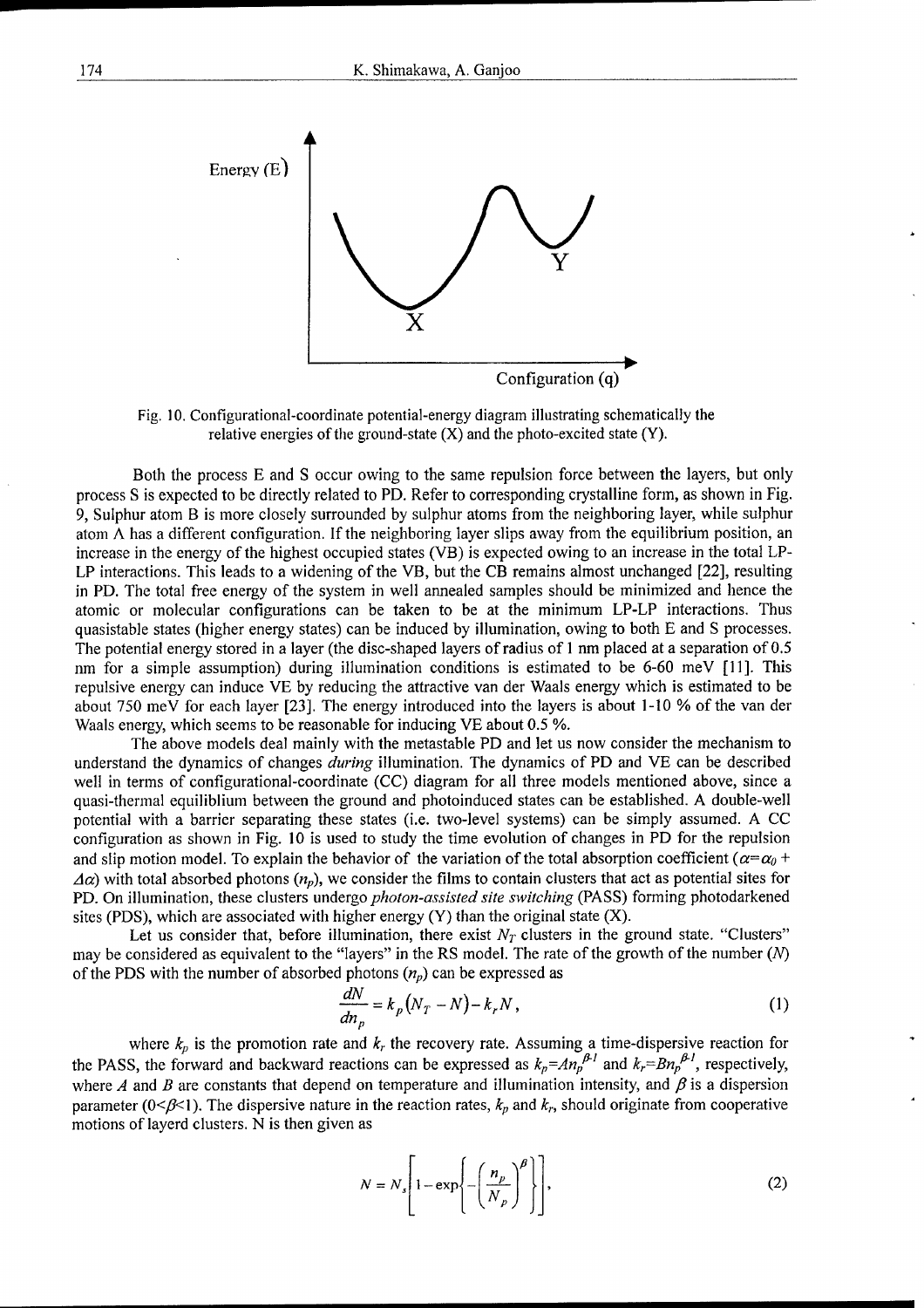where  $N_s = AN_T/(A+B)$  and  $N_p = [\beta/(A+B)]^{1/\beta}$  are the saturated number of photodarkened sites and the effective number of photons, respectively. The fraction of PD occurrence  $C(n_p)$  at any  $n_p$  is defined as  $C(n_p)$ =N/N<sub>s</sub>.  $C(n_p)$  lies between 0 and 1 (0 for the intial state, i.e., before illumination when no sites are converted, and 1 when all the potentially available sites are converted to photodarkened sites). The effective medium approximation (EMA) can be used to calculate the optical absorption coefficient of a random medium [13, 24]. Note that originally the EMA was used to calculate the dc conductivity of a random mixture of particles under the assumption that the inhomogeneous surroundings of a particle can be replaced by an effective medium [25]. The total network conductivity  $\sigma_m$  in D dimension is given as

$$
\left\langle \frac{\sigma - \sigma_m}{\sigma + (D - 1)\sigma_m} \right\rangle_{\sigma} = 0, \tag{3}
$$

where  $\sigma$  is a random value of conductivity. Springett [26] extended the idea of EMA for the evaluation of the ac behavior of a random system by replacing the conductivity by a complex admittance  $(\sigma^* = \sigma_l + i\sigma_2)$ . As the optical constants are closely related to  $\sigma^*$ , i.e. the complex dielectric constants,  $\varepsilon^* = \varepsilon_1 - i\varepsilon_2 = \sigma_2/\omega$  $i\sigma/\omega$ , the optical absorption coefficient  $\alpha(\omega)$  can be also calculated through the relation of  $\alpha(\omega) = \sigma$  $(\omega)/c n \varepsilon_0$ , where c is the light velocity and n the refractive index.

Using the derived  $C(n_p)$  (from Eq.(2)) along with Eq.(3), we can evaluate  $\alpha$  as a function of  $n_p$ . The fitting to  $\alpha$  as derived from Eq.(3) is reasonably good at all temperatures. The description of the symbols is given in the figure caption. Details of the fitting parameters,  $N_p$  and  $\beta$ , are given elsewhere [13]. It is expected that a percolative growth of photon-assisted site switching of "cluster" to PD sites takes place. The RS model may further be supported by the following experimental results. As already stated, the PD effect disappears in metal-doped chalcogenides [6.7]. This can be explained as follows: atoms of an introduced metals, such as copper, may act as bridging atoms between the layers and hence reduce the flexibility of the layer network. Such bridging will then reduce the ability of both VE as well as the slip motion. Furthermore, the introduction of such a strong constraint also induces dangling bonds which act as recombination centers [27] and which reduce the number of photoexcited free carriers considerably. We now know that constraint of structural network reduces PD. A pressure dependence of PD confirms the importance of constraint. The magnitude of PD in  $As_2S_3$  reaches maximum at  $\sim$ 5 kbar and decreases gradually, vanishing at **-57** kbar [28]. Under high pressure, the motion of the layers is suppressed and VE cannot occur and hence no slip motion leads to no PD. On the other hand, the fact that the magnitude of PD increases with the As-content in As-Se system (see Fig. 3) can be explained as follows: It is known that a-Se is formed mostly by linear chains. Introduction of As atoms bridge these Se chains and partially layered structure can be produced. This in turn increases the magnitude of PD, since the number of layered clusters can be increased in higher As-content in As-Se system. The reason why PD occurs in pure Se can be due primary the repulsion force between linear chains. Repulsive force due to electronic charges between layers is expected to be more stronger than that between chains. It is noted, however, that As-rich system (more than 40 % of As-content) may have different structural unit, e.g.  $\text{As}_4\text{Se}_4$  molecule. A linear increase of PD with As-content cannot simply be explained in terms of the present model. This point is unclear [4]. As already suggested, one more important factor for structural changes to occur is the *charge separation* during illumination [11, 18]. The RS model predicts also that no VE and PD can occur in very thin films, because then the photoexcited holes cannot diffuse away from the illuminated region and hence the layer surface area will remain electrically neutral. It was reported, in fact, that no PD can be induced in  $As<sub>2</sub>S<sub>3</sub>$  films thinner than 50 nm [29]. Application of electric field may assist charge separation if the field is properly applied and may enhance PD. It is of interest to examine whether this kind of field effect is found or not.

From the similar spectral dependence between the PD and the photoconductivity in  $As_2S_3$  [18], and the similar behaviors between VE and photoconductivity during and after stopping the illumination [12], free-carrier generation but not geminate (excitonic) pairs is suggested to be responsible for the structural changes, which seems to be consistent with the RS model. However, this model has been criticized in a view of hole diffusion length: The major difficulty in the RS model suggested by Ke. Tanaka [18] may be the temperature dependence of VE. The VE becomes greater at lower temperatures, while the hole diffusion length will be shorter at low temperatures. To our view, however, the ability of *charging negatively* in illuminated region should not only be dominated by "diffusion length (or mobility) of holes". The number of free- and or tail-electrons in layers increases at low temperatures, since recombination time increases with decreasing temperature ( $G\tau$  product), while the number of holes also increases with decreasing temperature. Complete diffuse-away of holes in illuminated region, e.g. longer than micrometers [18], however, is not required for VE and PD to occur in the RS model. Large difference of